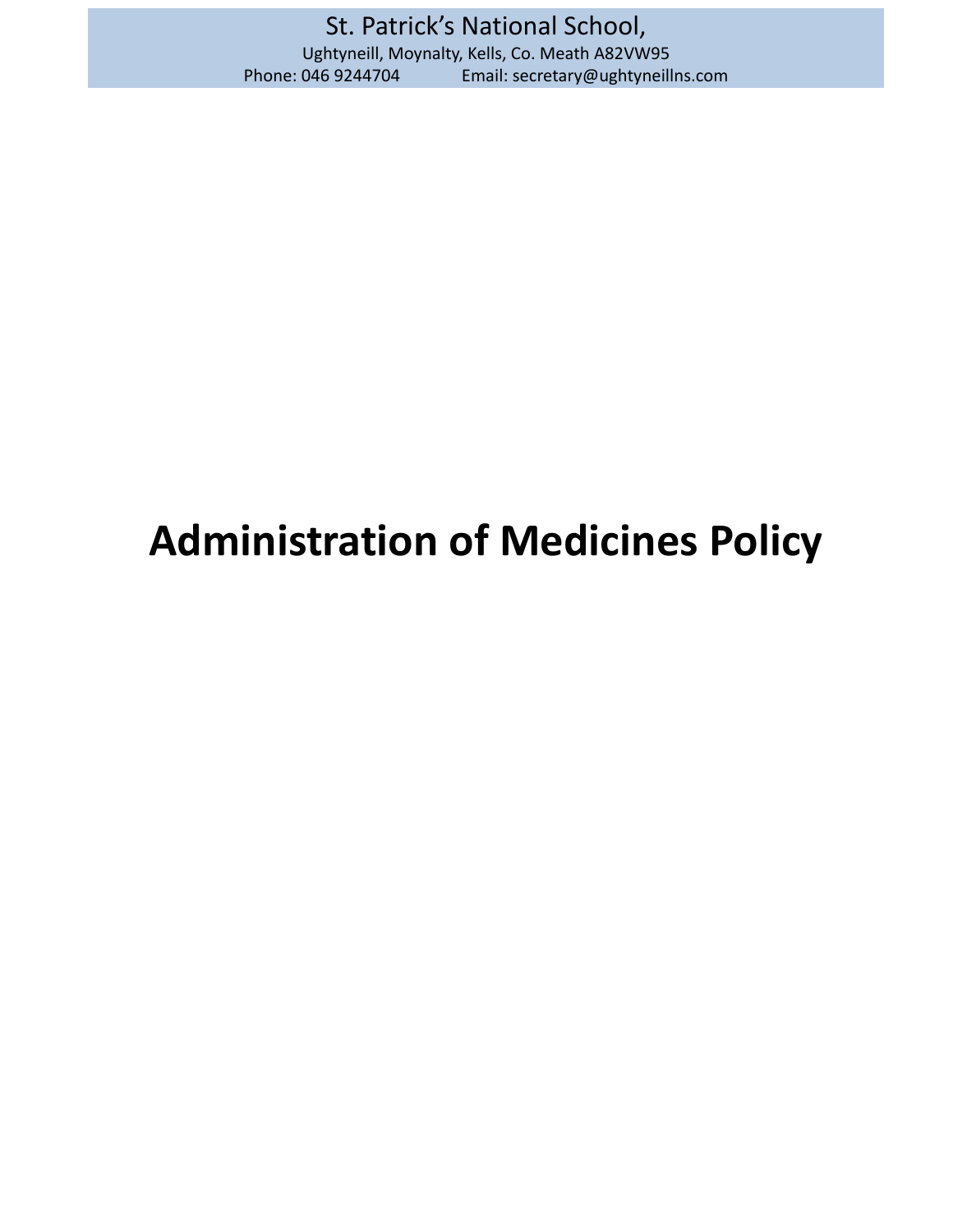#### **Introduction:**

An Administration of Medicines policy has been developed by the school to meet the needs of pupils and staff in St. Patrick's N.S.

#### **Rationale:**

The policy as outlined was put in place to;

- Clarify areas of responsibility
- To indicate the limitations to any requirements which may be notified to teachers and school staff
- To give clear guidance about situations where it is appropriate to administer medicines.
- Safeguard school staff that are willing to administer medication.

#### **Relationship to School Ethos:**

Our school promotes positive home-school contacts in relation to the welfare of children. This policy is in keeping with the school ethos through the provision of a safe, secure and caring school environment.

#### **Aims of this Policy:**

The aims and objectives of the policy can be summarised as follows;

- Minimise health risks to children and staff on the school premises
- Fulfil the duty of the BoM in relation to Health and Safety requirements
- Provide a framework within which medicines may be administered in cases of emergency or in instances where regularised administration has been agreed with parents/guardians
- To highlight the importance of having care plans in place for pupils with critical illnesses and the administration of medication if applicable.

#### **In –School Procedures:**

Parents are required to complete a Pupil profile information sheet when enrolling their child/ren in the school. Following on from this any pupil who may need medication in the course of the school day, a care plan will be drawn up for this pupil and agreed upon by parents and staff.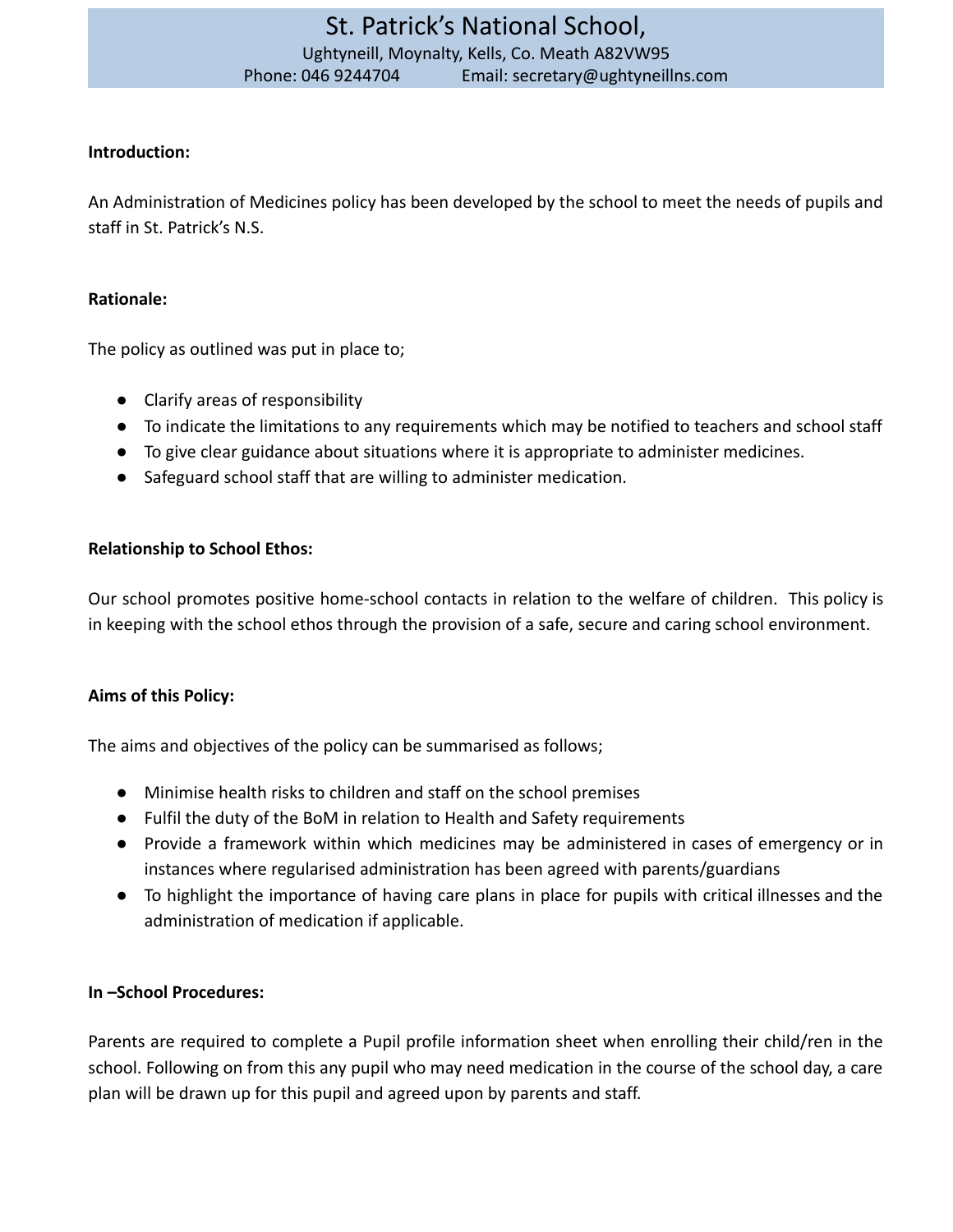No teacher or staff member is obliged to administer medicine or drugs to a pupil and any teacher willing to do so works under the controlled guidelines outlined below.

- 1. Prescribed medicines will only be administered after parents of the pupil concerned have completed a care plan along with a staff member and has authorised staff to do so. Non-prescribed medicines will not be either stored or administered in the school. The Board will seek indemnity from parents in respect of any liability arising from the administration of medicines.
- 2. The school generally advocates the self administration (e.g. inhalers) of medicine under the supervision of a responsible adult, exercising the standard of care of a prudent parent. A small quantity of such prescription drugs will be stored in the School Office (bottom drawer in filing cabinet) if a child requires self-administering on a daily basis and parents have requested storage facilities. Parents are responsible for the provision of medication and notification of change of dosage. This is detailed on the pupils care plan.
- 3. The Board of Management requests parents to ensure that teachers be made aware in writing of any medical condition suffered by any child in their class.
- 4. This does not imply a duty upon teachers personally to undertake the administration of medicines or drugs.

#### **Long Term Health Problems:**

Where there are children with long-term health problems in school, proper and clearly understood arrangements for the administration of medicines must be made with the Board of Management. This is the responsibility of the parents/guardians. It would include measures such as self administration, administration under parental supervision or administration by school staff.

#### **Life Threatening Condition:**

Where children are suffering from life threatening conditions, parents / guardians must clearly outline, in writing, what should be done in a particular emergency situation, with particular reference to what may be a risk to the child (Appendix 3). If emergency medication is necessary, arrangements must be made with the Board of Management. A letter of indemnity must be signed by the parents in respect of any liability that may arise regarding the administration of medication.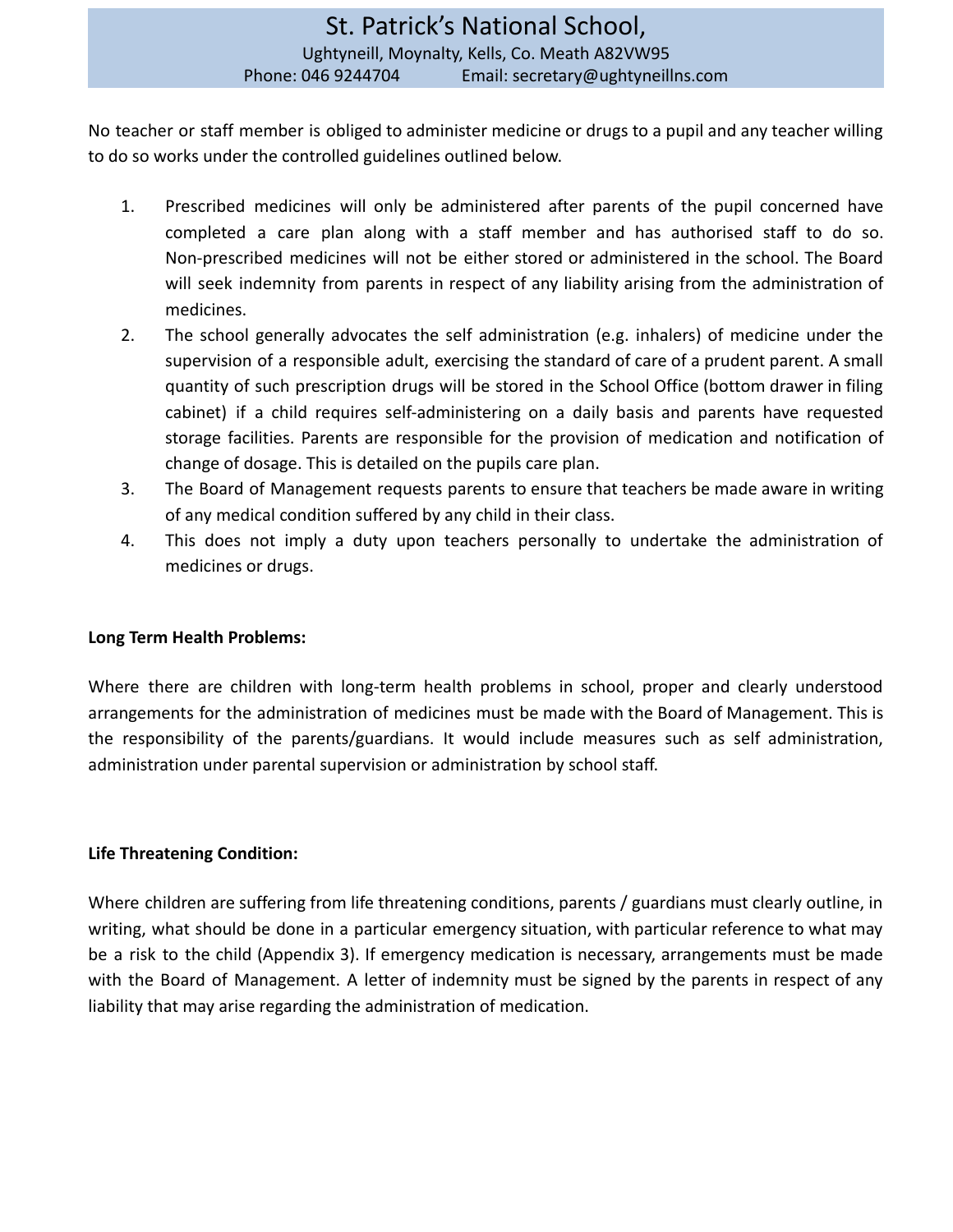#### **Guidelines for the Administration of Medicines:**

- The parents of the pupil with special medical needs must inform the Board of Management in writing of the condition, giving all the necessary details of the condition. The request must also contain written instruction of the procedure to be followed in administering the medication. (Appendix 1, 2 or 3).
- Parents must write requesting the Board of Management to authorise the administration of the medication in school.
- Where specific authorisation has been given by the Board of Management for the administration of medicine, the medicines must be brought to school by the parent/guardian/designated adult.
- A written record of the date and time of administration must be kept by the person administering it (Appendix 4).
- Parents/Guardians are responsible for ensuring that emergency medication is supplied to the school and replenished when necessary.
- Emergency medication must have exact details of how it is to be administered.
- Parents are further required to indemnify the Board of Management and members of the staff in respect of any liability that may arise regarding the administration of prescribed medicines in school.
- All correspondence related to the above are kept in the school.

#### **Medicines:**

- Non-prescribed medicines will neither be stored nor administered to pupils in school.
- Teachers/SNAs in the school will only administer prescribed medication when arrangements have been put in place as outlined above.
- Arrangements for the storage of certain emergency medicines, which must be readily accessible at all times, must be made with the Principal.
- A teacher/SNA must not administer any medication without the specific authorisation of the Board of Management.
- The prescribed medicine must be self-administered if possible, under the supervision of an authorised Teacher/SNA if not the parent.
- No teacher/SNA can be required to administer medicine or drugs to a pupil.
- In an emergency situation, qualified medical assistance will be secured at the earliest opportunity and the parents contacted.
- It is not recommended that children keep medication in bags, coats, etc.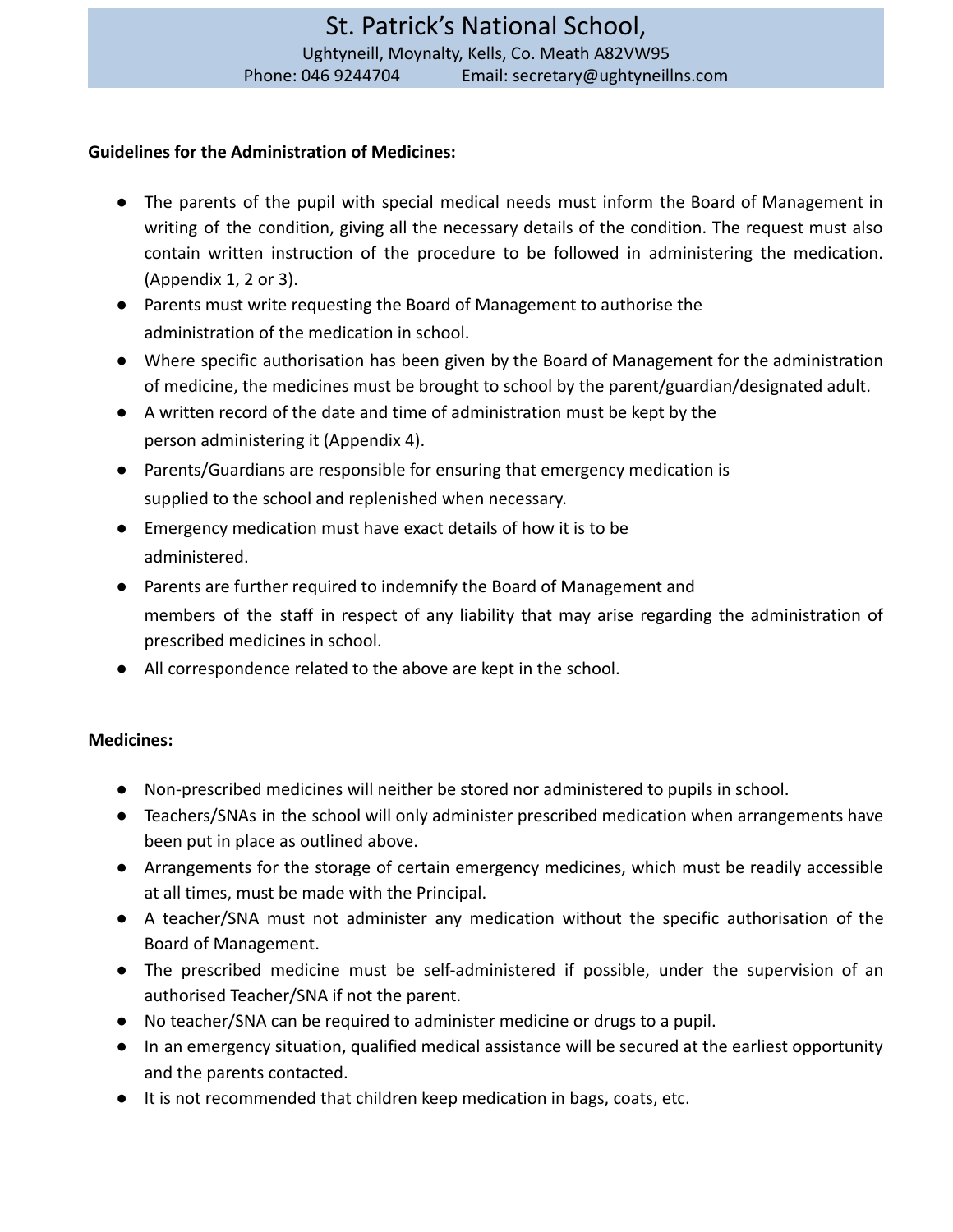● Where possible, the parents should arrange for the administration of prescribed medicines outside of school hours.

**Emergencies:** In the event of an emergency, teachers should do no more than is necessary and appropriate to relieve extreme distress or prevent further and otherwise irreparable harm. Qualified medical treatment should be secured in emergencies at the earliest opportunity.

In addition, parents must ensure that teachers are made aware in writing of any medical condition which their child is suffering from. For example children who have epilepsy, diabetes etc. may have a seizure at any time and teachers must be made aware of symptoms in order to ensure that treatment may be given by appropriate persons.

Written details are required from the parents/guardians outlining the child's personal details, name of medication, prescribed dosage, whether the child is capable of self- administration and the circumstances under which the medication is to be given. Parents should also outline clearly proper procedures for children who require medication for life threatening conditions.

The school maintains an up to date register of contact details of all parents/guardians including emergency numbers. This is updated regularly.

#### **First Aid:**

First aid boxes are kept in the office and a medical kit is taken when children are engaged in out of school activities such as tours. These are regularly replenished and checked. A defibrillator is fitted on the wall outside the photocopy area - this will also be taken on when children leave the school building. All staff have received first aid training in April 2021.

#### **Roles and Responsibilities:**

The BoM has overall responsibility for the implementation and monitoring of the school policy on Administration of Medication. The Principal is the day to day manager of routines contained in the policy with the assistance of all staff members.

#### **Ratified by Board of Management:**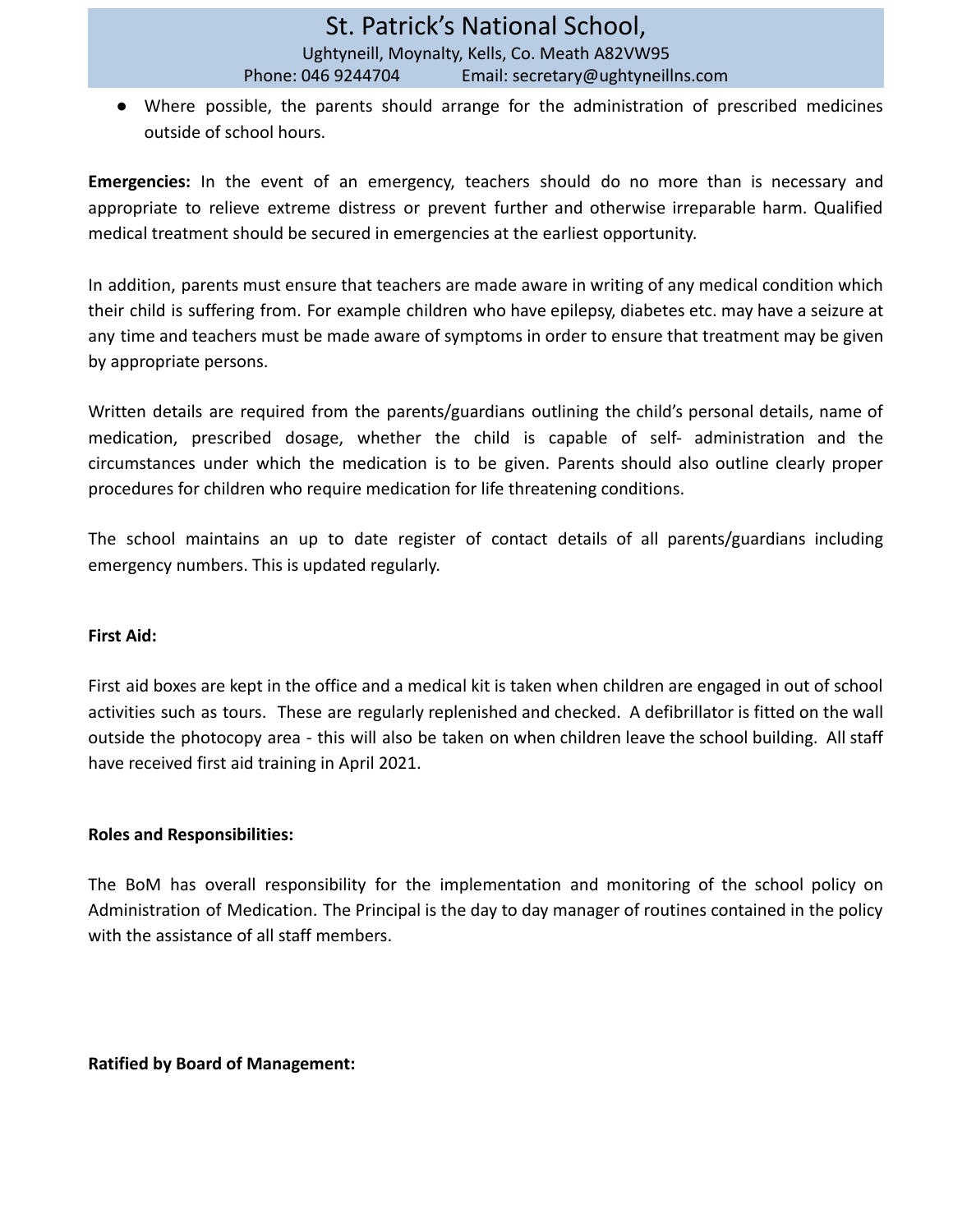# St. Patrick's National School, Ughtyneill, Moynalty, Kells, Co. Meath A82VW95<br>Phone: 046 9244704 Email: secretary@ughtyneill Email: secretary@ughtyneillns.com

**Next Review Date:** 2023 (as deemed necessary)

**Signed: \_\_\_\_\_\_\_\_\_\_\_\_\_\_\_\_\_\_\_\_\_\_\_\_\_\_\_\_\_\_\_\_\_\_\_\_\_\_\_\_\_\_\_\_**

**Chairperson:**

**Signed: \_\_\_\_\_\_\_\_\_\_\_\_\_\_\_\_\_\_\_\_\_\_\_\_\_\_\_\_\_\_\_\_\_\_\_\_\_\_\_\_\_\_\_\_**

**Principal:**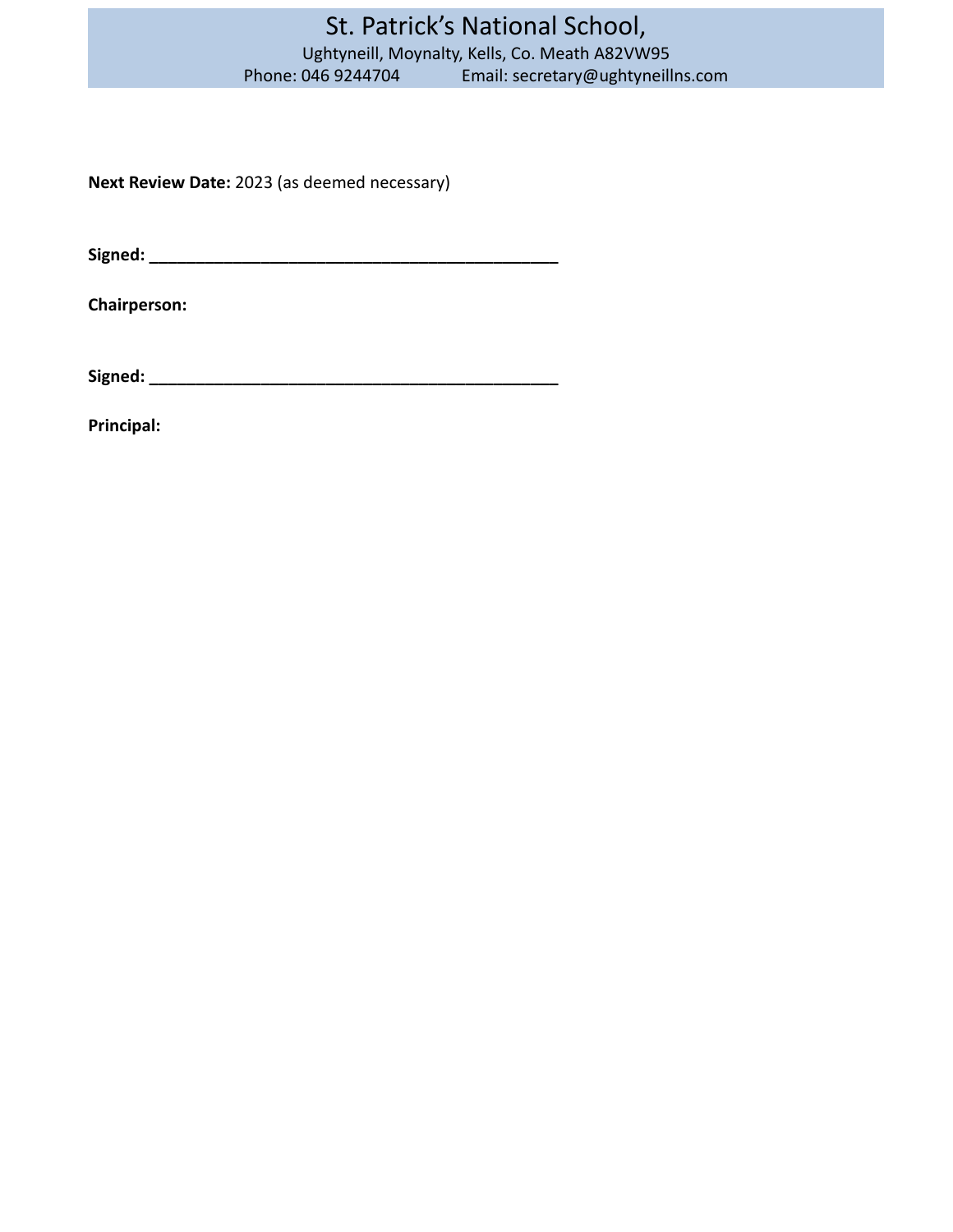|                                 | Phone: 046 9244704                                                      | St. Patrick's National School,<br>Ughtyneill, Moynalty, Kells, Co. Meath A82VW95<br>Email: secretary@ughtyneillns.com |  |  |  |  |  |
|---------------------------------|-------------------------------------------------------------------------|-----------------------------------------------------------------------------------------------------------------------|--|--|--|--|--|
|                                 | <b>Appendix 1</b>                                                       |                                                                                                                       |  |  |  |  |  |
|                                 | <b>Medical Condition and Administration of Medicines</b>                |                                                                                                                       |  |  |  |  |  |
|                                 |                                                                         |                                                                                                                       |  |  |  |  |  |
|                                 |                                                                         |                                                                                                                       |  |  |  |  |  |
|                                 |                                                                         |                                                                                                                       |  |  |  |  |  |
| Date of Birth: ________________ |                                                                         |                                                                                                                       |  |  |  |  |  |
| <b>Emergency Contacts:</b>      |                                                                         |                                                                                                                       |  |  |  |  |  |
| Name:                           | <u> 1989 - Andrea Andrew Maria (h. 1989).</u>                           | Phone:                                                                                                                |  |  |  |  |  |
| Name:                           |                                                                         | Phone:                                                                                                                |  |  |  |  |  |
| Name:                           |                                                                         | Phone:                                                                                                                |  |  |  |  |  |
| Name:                           |                                                                         | Phone:                                                                                                                |  |  |  |  |  |
|                                 |                                                                         |                                                                                                                       |  |  |  |  |  |
| <b>Medical Condition:</b>       |                                                                         |                                                                                                                       |  |  |  |  |  |
| <b>Prescription Details:</b>    |                                                                         |                                                                                                                       |  |  |  |  |  |
| Storage details:                |                                                                         |                                                                                                                       |  |  |  |  |  |
| Dosage required:                |                                                                         |                                                                                                                       |  |  |  |  |  |
|                                 | Is the child to be responsible for taking the prescription him/herself? |                                                                                                                       |  |  |  |  |  |

**\_\_\_\_\_\_\_\_\_\_\_\_\_\_\_\_\_\_\_\_\_\_\_\_\_\_\_\_\_\_\_\_\_\_\_\_\_\_\_\_\_\_\_\_\_\_\_\_\_\_\_\_\_\_\_\_\_\_\_\_\_\_\_\_\_**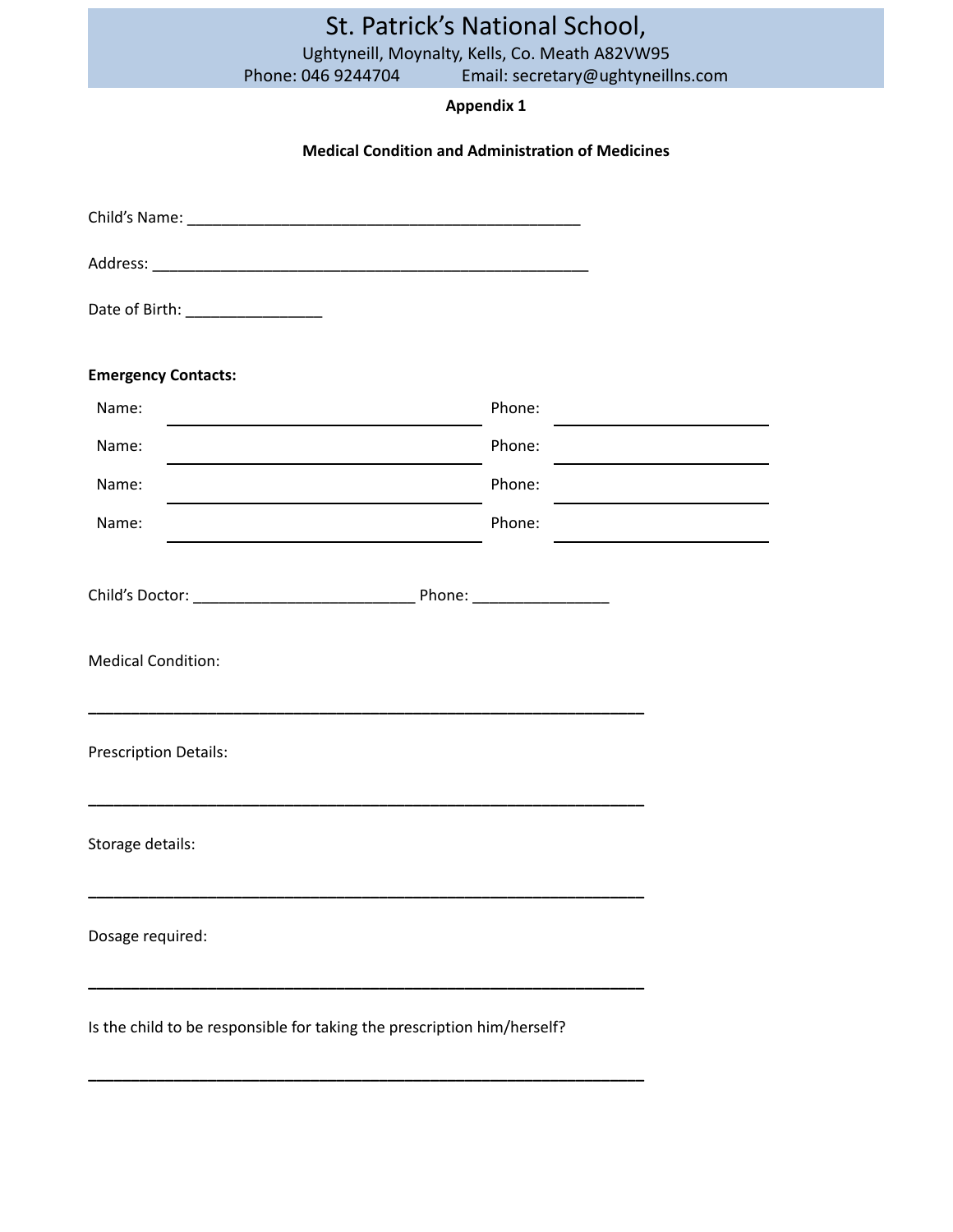What Action is required

I/We request that the Board of Management authorise the taking of Prescription Medicine during the school day as it is absolutely necessary for the continued well being of my/our child. I/We understand that the school has no facilities for the safe storage of prescription medicines and that the prescribed amounts be brought in daily. I/We understand that we must inform the school/Teacher of any changes of medicine/dose in writing and that we must inform the Teacher each year of the prescription/medical condition. I/We understand that no school personnel have any medical training and we indemnify the Board from any liability that may arise from the administration of the medication.

**\_\_\_\_\_\_\_\_\_\_\_\_\_\_\_\_\_\_\_\_\_\_\_\_\_\_\_\_\_\_\_\_\_\_\_\_\_\_\_\_\_\_\_\_\_\_\_\_\_\_\_\_\_\_\_\_\_\_\_\_\_\_\_\_\_\_\_\_\_\_\_\_\_\_\_\_\_\_\_\_\_\_\_\_\_\_\_\_\_\_\_\_**

Signed **Signed Signed Example 2 Parent/Guardian** 

Parent/Guardian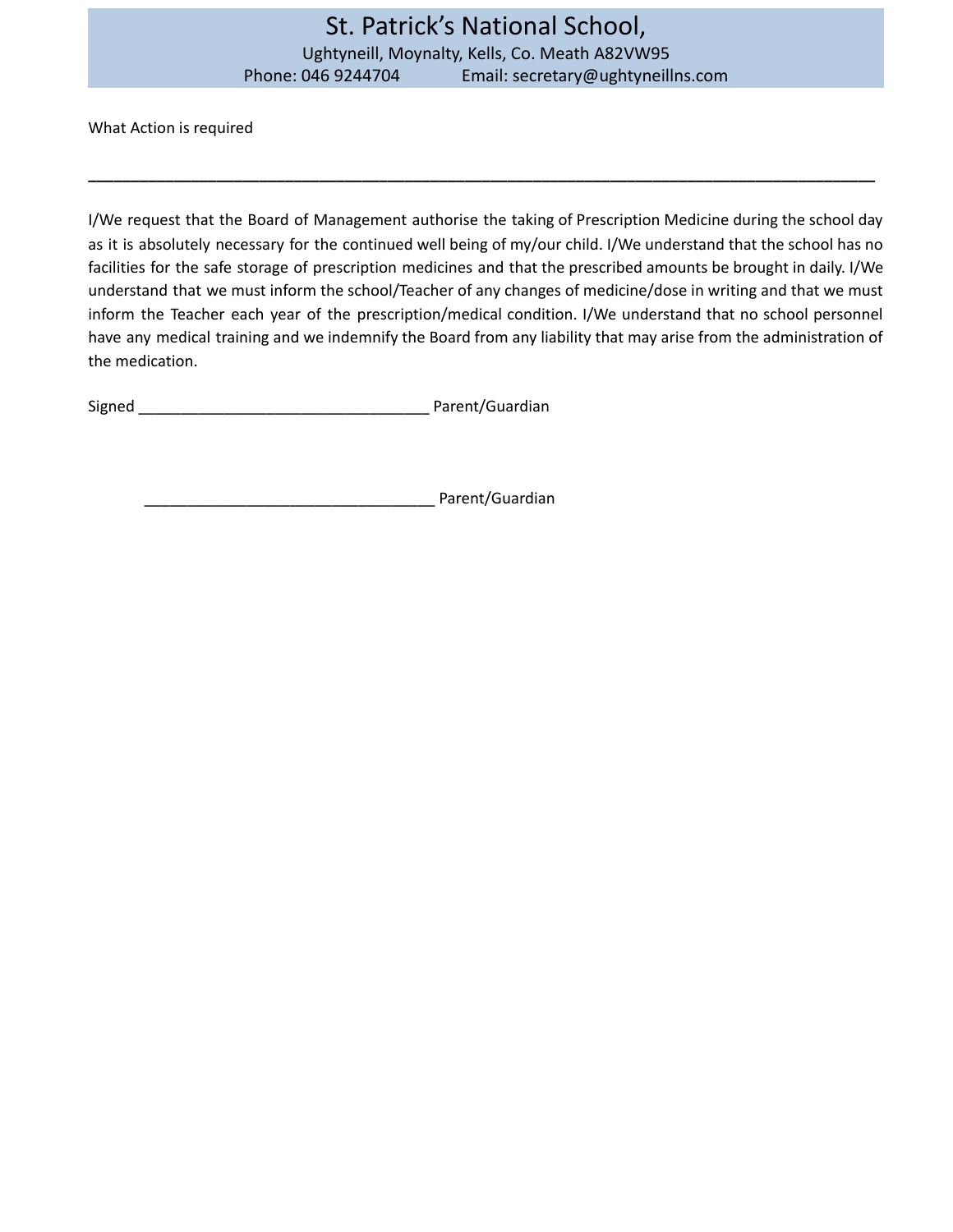|                     |                    | St. Patrick's National School,                                                                            |
|---------------------|--------------------|-----------------------------------------------------------------------------------------------------------|
|                     |                    | Ughtyneill, Moynalty, Kells, Co. Meath A82VW95                                                            |
|                     | Phone: 046 9244704 | Email: secretary@ughtyneillns.com                                                                         |
|                     |                    | <b>Appendix 2</b>                                                                                         |
|                     |                    | <b>Emergency Procedures</b>                                                                               |
| should be followed. |                    | In the event of _____________ displaying any symptoms of his medical difficulty, the following procedures |
| Symptoms:           |                    |                                                                                                           |
|                     |                    |                                                                                                           |
|                     |                    |                                                                                                           |
|                     |                    |                                                                                                           |
|                     |                    |                                                                                                           |
|                     |                    |                                                                                                           |
|                     |                    |                                                                                                           |
|                     |                    |                                                                                                           |
|                     |                    |                                                                                                           |
| Procedure:          |                    |                                                                                                           |

| 1  |  |  |  |
|----|--|--|--|
| 2. |  |  |  |
| 3. |  |  |  |
| 4. |  |  |  |
| 5. |  |  |  |
| 6. |  |  |  |

# *To include: Dial 999 and call emergency services. Contact Parents*